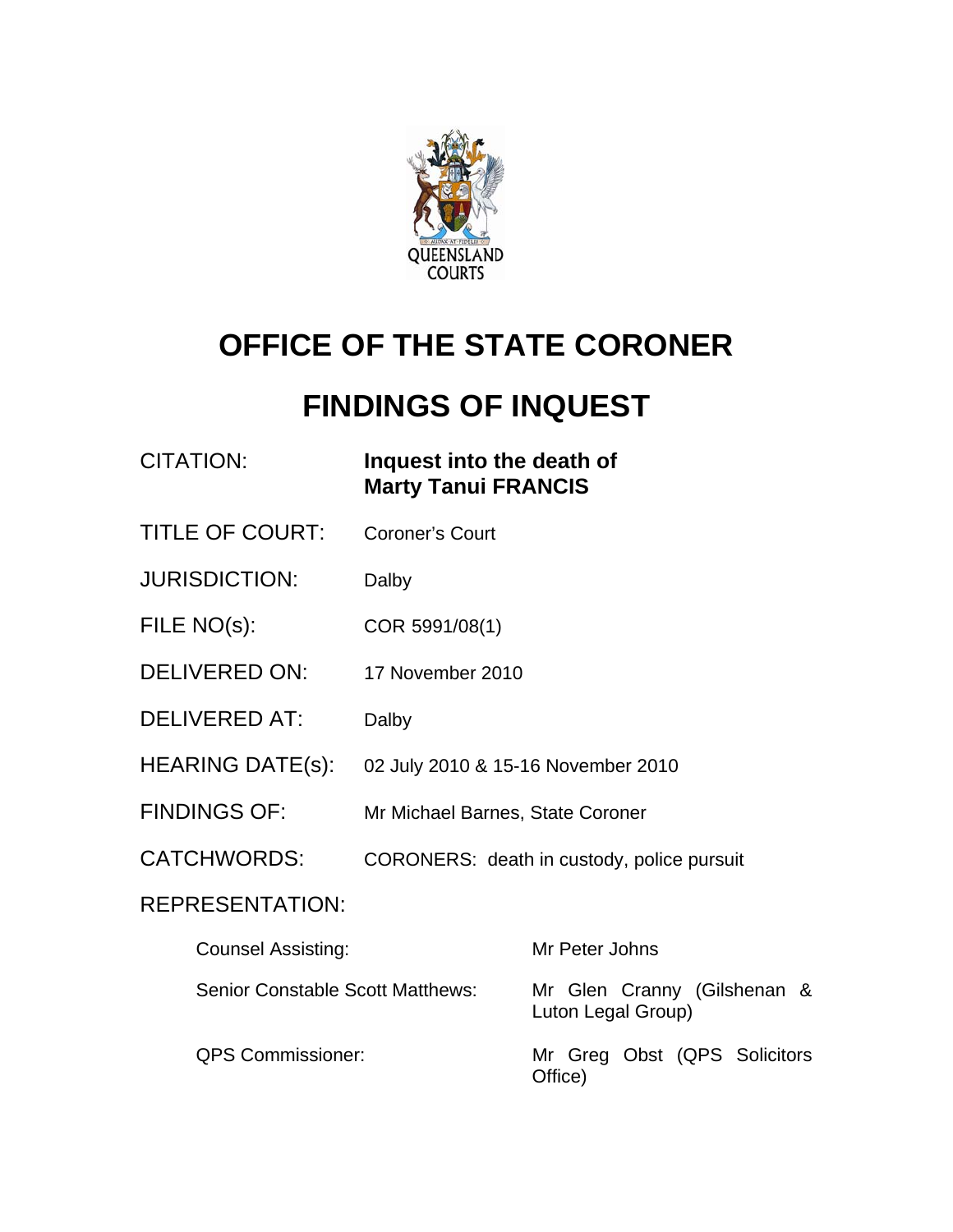## **Table of Contents**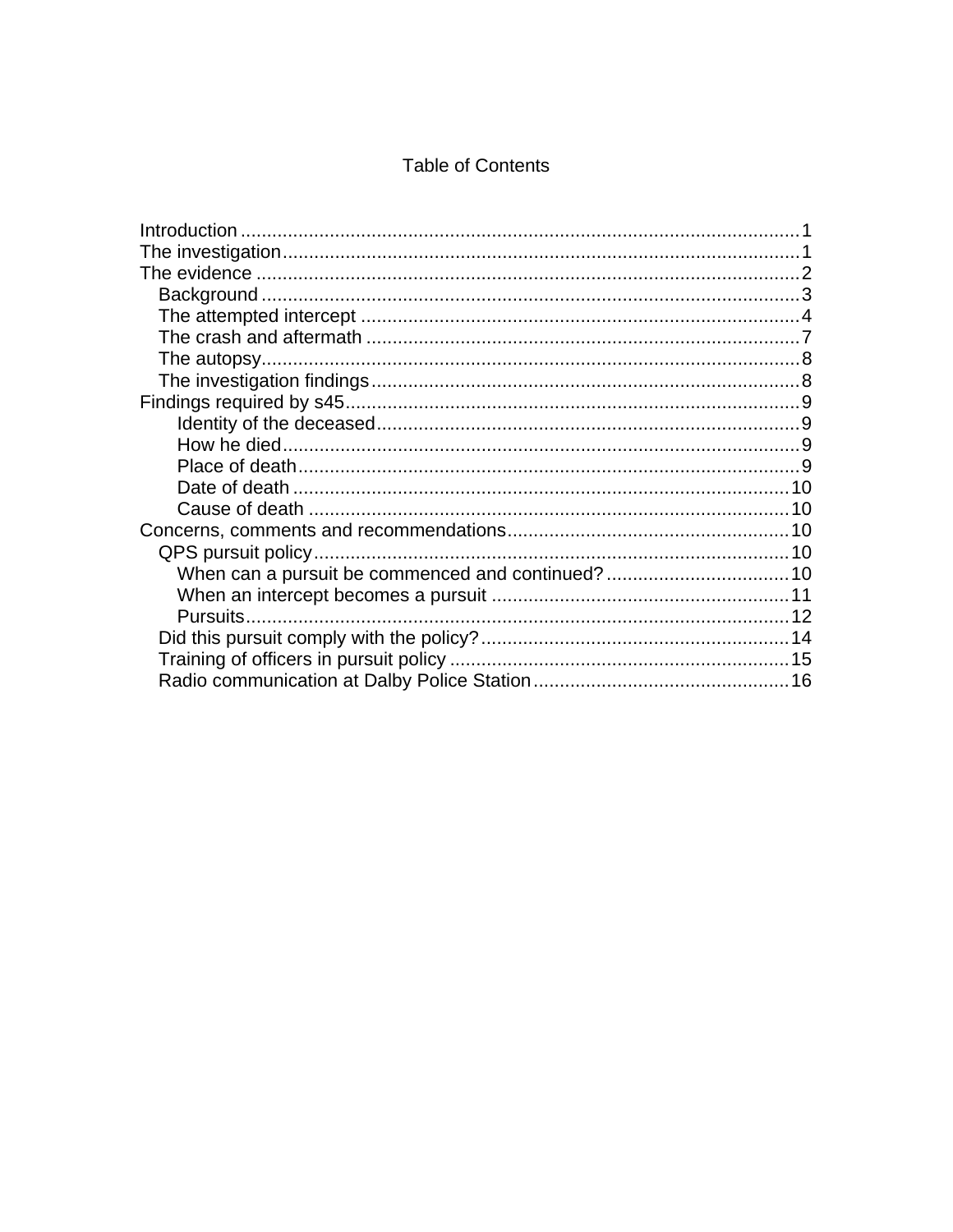<span id="page-2-0"></span>The *Coroners Act 2003* provides in s45 that when an inquest is held into a death in custody, the coroner's written findings must be given to the family of the person who died, each of the persons or organizations granted leave to appear at the inquest and to various officials with responsibility for the justice system including the Attorney-General and the Minister for Police, Corrective Services and Emergency Services. These are my findings in relation to the death of Marty Tanui Francis. They will be distributed in accordance with the requirements of the Act and posted on the website of the Office of the State Coroner.

#### **Introduction**

In the early hours of 4 October 2008, Marty Francis, then 19 years of age, and affected by alcohol, decided to go for a drive around the streets of Dalby in his V8 Commodore. On the eastern outskirts of the town Mr Francis passed a marked police vehicle and, no doubt aware that his blood alcohol content was above the legal limit, attempted to evade interception. Minutes later and after reaching high speed Mr Francis lost control of his vehicle which left the road and flipped. Mr Francis, who was not wearing a seat belt, was ejected from the vehicle. He died instantly.

These findings:-

- establish the circumstances in which the fatal injuries were sustained;
- confirm the identity of the deceased person, the time, place and medical cause of his death; and
- consider whether the police officers involved acted in accordance with the Queensland Police Service (QPS) policies and procedures then in force.

As this is an inquest and not a criminal or civil trial, these findings will not seek to lay blame or suggest anyone has been guilty of a criminal offence or is civilly liable for the deaths. As the deaths followed immediately a series of events involving police and the incident was investigated by other police officers, the findings also critique the quality of that investigation.

#### **The investigation**

The coronial investigation was conducted by the QPS Ethical Standards Command (ESC) and a detailed report was prepared by Detective Acting Inspector Katherine Innes, then of the Internal Investigations Branch.

After arriving in Dalby at approximately 6:00am on the morning of the crash, Acting Inspector Innes and her partner Acting Inspector Karen Ballantyne travelled to the scene. They had already made arrangements for the local accident investigator to be replaced by an independent officer from Brisbane.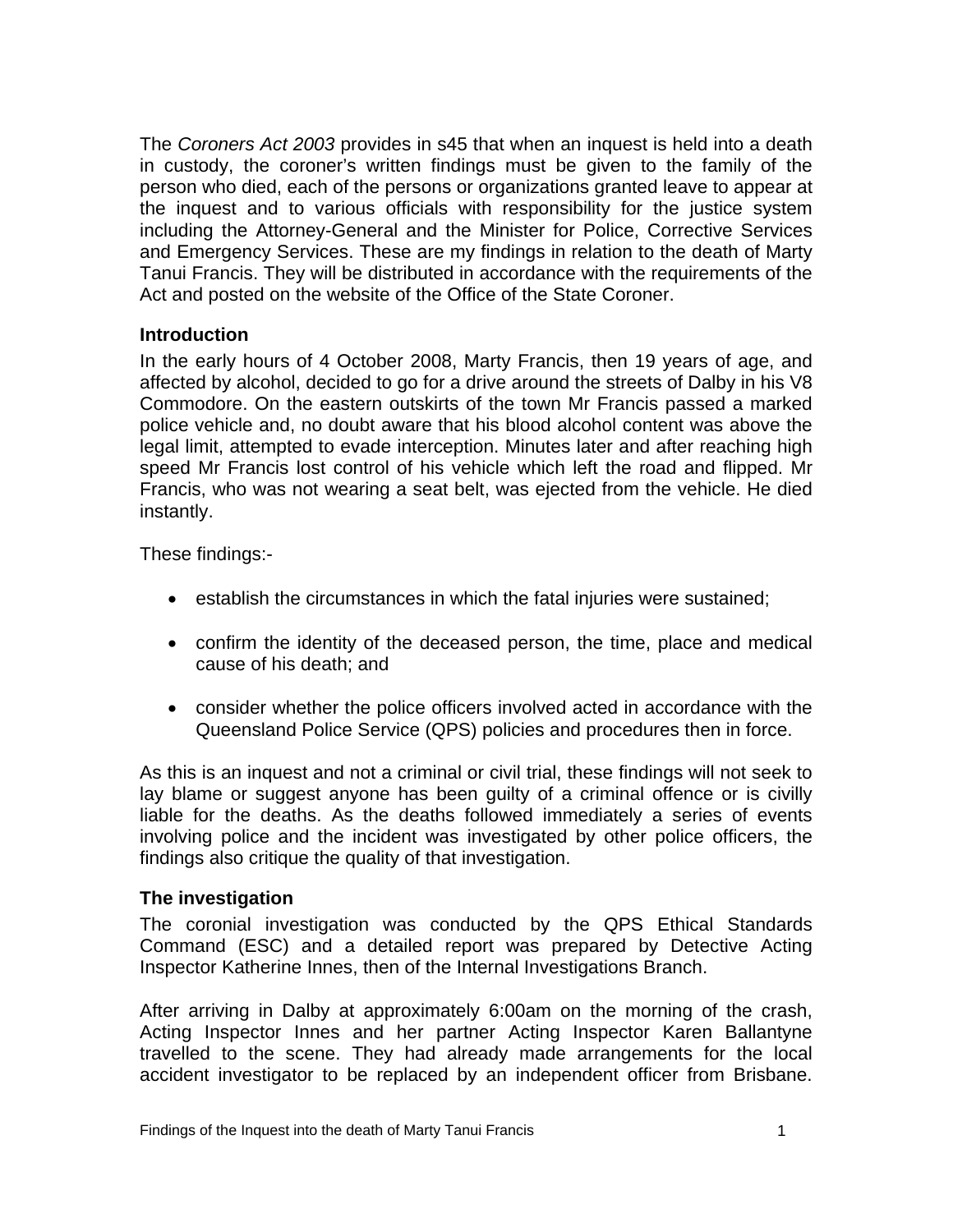<span id="page-3-0"></span>After satisfying themselves of the proper management of the scene the ESC officers located Senior Constable Matthews. He was directed to supply a urine sample for drug and alcohol testing and then directed to answer questions in a recorded interview. The investigators and Senior Constable Matthews later attended the scene of the pursuit and conducted a video taped walk and drive through interview relating to the events earlier that morning. Senior Constable Mathews cooperated.

Acting Inspector Innes oversaw arrangements for the body of Mr Francis to be transferred to Toowoomba and liaised with pathology staff in relation to the autopsy examination.

Interviews were conducted with all other police officers on duty in the Dalby district at the time of the accident. The printout of Sergeant Cramp's breathalyser (showing the test conducted on Senior Constable Matthews) was seized. Arrangements were made for eyewitnesses to Mr Francis' movements during the evening to be spoken to and statements produced. The ESC investigators personally conducted a door knock of all residences along Blaxland Street corresponding to the route of travel taken by Mr Francis and Senior Constable Matthews. Statements were produced by those residents who had heard or seen the relevant events.

Acting Inspector Innes made arrangements for the mechanical inspection of the vehicle of Mr Francis and the police vehicle involved in the pursuit. She arranged for the production of an audio tape and transcript of the communications recordings from Dalby on the evening. Acting Inspector Innes seized training records pertaining to the QPS pursuit policy and to Senior Constable Matthews in particular. QPS policy documents pertaining to the regulation of pursuits were obtained as were records from QAS setting out their involvement after the accident.

Acting Inspector Innes later conducted detailed interviews with family members of Mr Francis.

I am satisfied this matter has been thoroughly and professionally investigated and all sources of relevant information have been accessed and analysed. I commend A/Inspector Innes for her efforts.

#### **The evidence**

I turn now to the evidence. Of course I can not summarise all of the information contained in the exhibits and transcript but I consider it appropriate to record in these reasons the evidence I believe is necessary to understand the findings I have made.

#### *Social history*

Marty Tanui Francis was born on 9 December 1988, the second of two sons to

Findings of the Inquest into the death of Marty Tanui Francis 2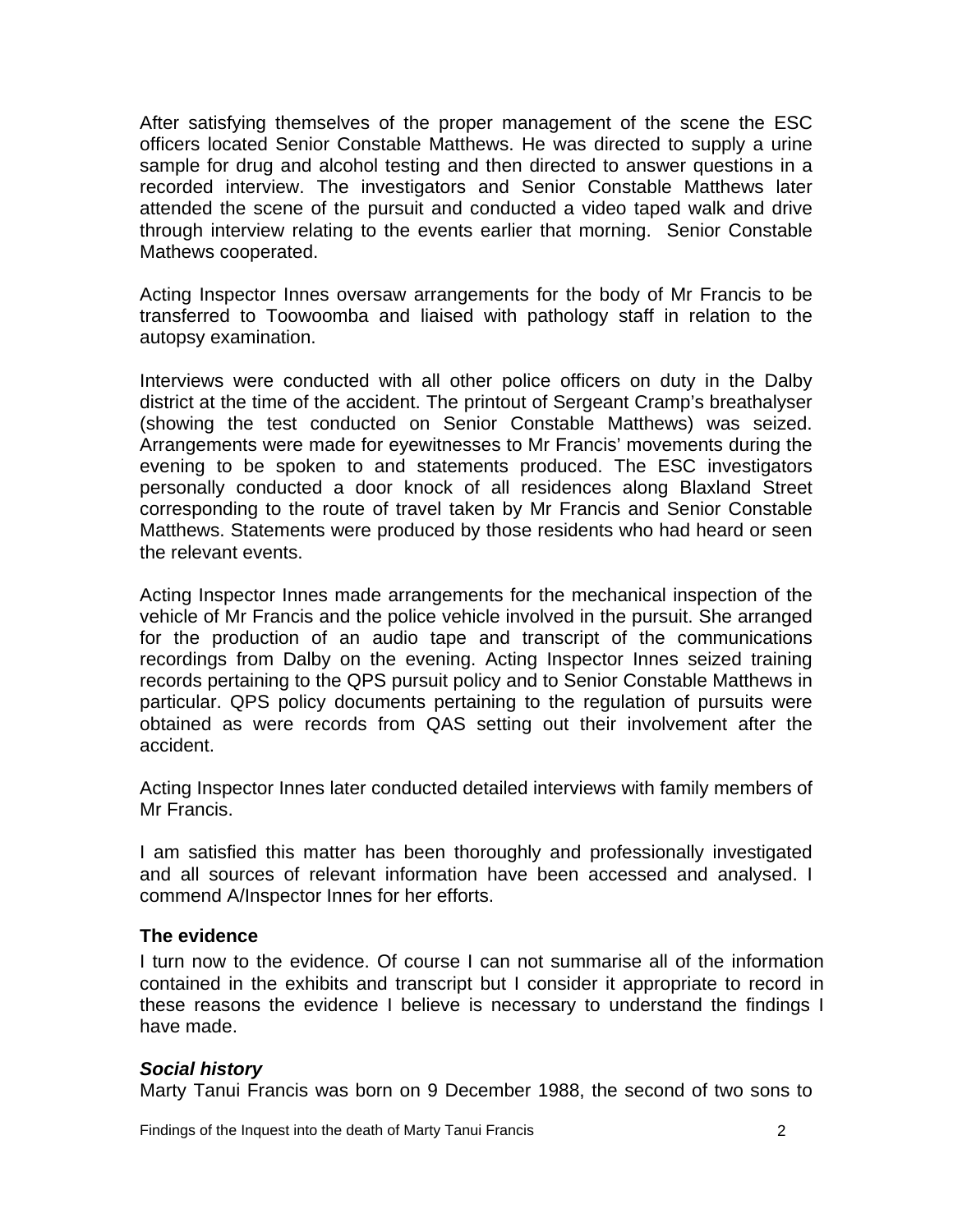<span id="page-4-0"></span>Peter Francis and Desleigh Faulks. He grew up in Dalby attending the local primary and state high schools and completed year 12 in 2006. In mid 2008 he took up a job as an apprentice boilermaker. At the time of his death he was residing at Wood Street Dalby with his parents.

The evidence before me reveals that Marty was well known in the community and widely liked. He was a member of the Dalby Rugby Union Club under 20 team coached by his father. In addition to rugby he obtained great enjoyment from driving his silver SS Commodore sedan. The vehicle had been purchased with a \$20,000 unsecured loan obtained from a major bank after his parents had refused to loan him money. They were insistent that he would not be lent money for a V8 car before turning 21 but were unable to stop his purchase once he accessed the necessary funds.

Mr Francis' purchase came prior to current laws which prohibit drivers on a provisional licence from driving such a vehicle. In an attempt to mitigate the potential dangers this more powerful vehicle posed, Mr Francis' parents arranged for him to undertake a defensive driving course. This he successfully completed but the skills he learnt were sadly unable to assist him in the face of excessive alcohol and speed in the early hours of 4 October 2008.

I offer my condolences to the parents, brother and close friends of Marty Francis. It is clear he is very much missed.

### *Background*

On the evening of 3 October 2008 Marty Francis attended an end of season function night at the Dalby Rugby Union Club with his parents, brother and many friends. It is clear by late in the evening, as a result of the alcohol he had drunk, he was unsteady on his feet and slurring his words. Finding himself in town with a friend, Mark Potter, he made a series of telephone calls to his ex-girlfriend (with whom he was still close) seeking a lift home.

That person was Kimberley Selman. She had spent the night socialising with friends without consuming any alcohol. Approaching midnight she was driving with some other female friends when they saw Marty in Drayton Street. Concerned that he was on his own, Ms Selman gave him a lift for a short distance so he could meet up with Mr Potter. Ms Selman recalled that Marty was noticeably drunk, such that while she could just make out what he was saying her friends could not. She noted him to be unsteady on his feet and was in something of a playful, silly mood.

A short time later, Ms Selman again observed Marty walking by himself on Drayton Street. She picked him up and recalls he suggested they return to his house so he could take his car for a drive. Ms Selman and the others in the car all made it very clear this should not happen. Ms Selman warned that 'the police are everywhere'. By way of compromise, she offered to go for a drive in Marty's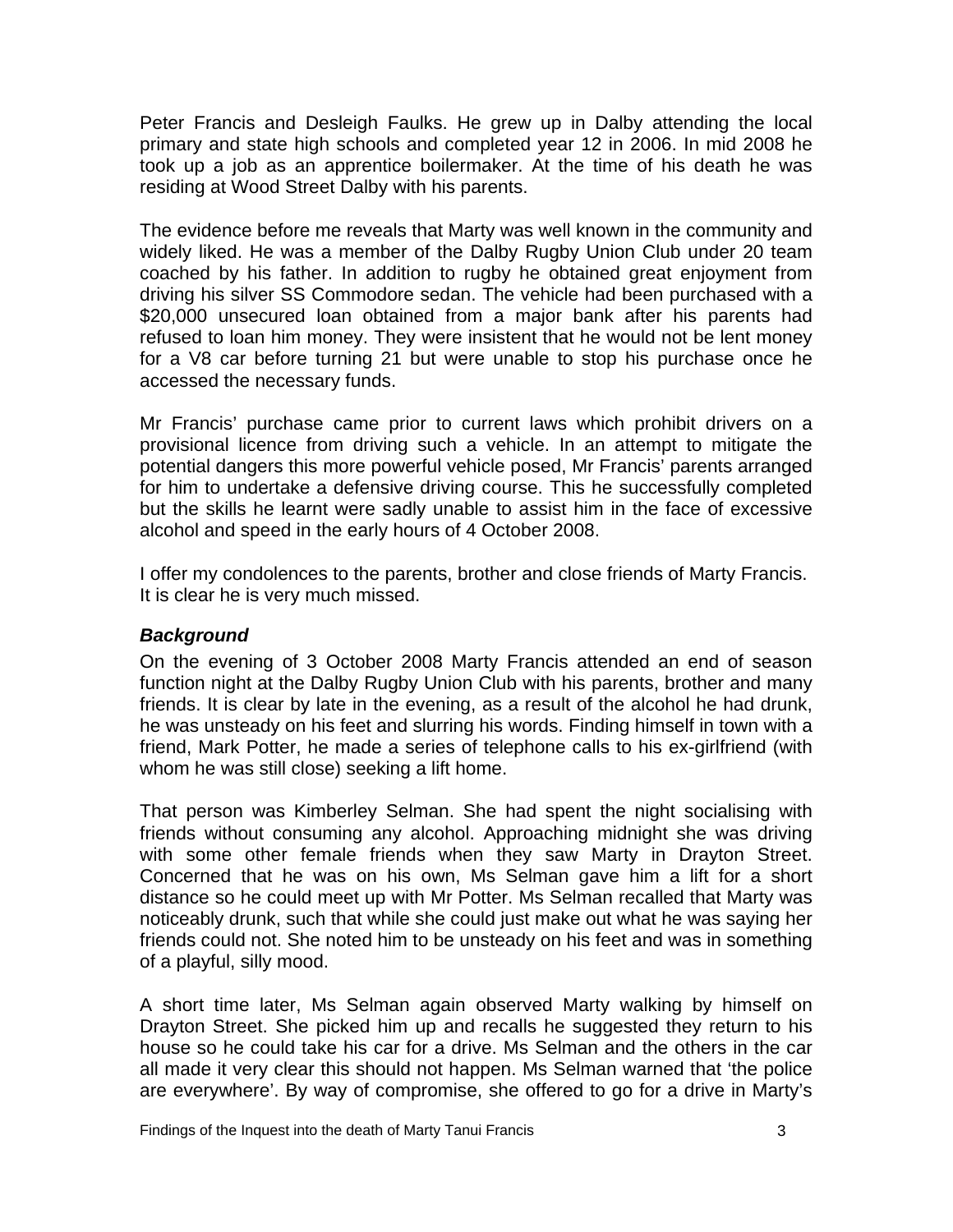<span id="page-5-0"></span>car but with her behind the wheel. She says Marty asked to be dropped at his home in Wood Street. Although she had reservations as to whether he would stay there Ms Selman agreed to his request. Her doubts were heightened when Marty appeared to run playfully into the house, clearly not tired. Ms Selman believes this was shortly before 1:00am on 4 October 2008. Telephone records show Marty called her at 12:56am for a period of approximately one minute although she is unable to recall the content of that conversation or where she was at the time.

Ms Selman dropped some of her friends home before returning to the residence of Mr Francis to see if he had stayed inside. On her return she noticed Mr Francis' car was no longer parked in Wood Street where it had been minutes before. Her calls and text messages to the mobile phone of Mr Francis went unanswered.

Senior Constable Scott Matthews had worked at Dalby between 1992 and 2006 before taking a two year transfer to the tactical crime squad in Toowoomba. In September 2008 he returned to Dalby to again undertake general duties policing.

On 3 October he was working a 10:00pm to 6:00am shift. He was partnered with Constable Melanie Hanrahan and was the driver of a marked Ford Falcon police vehicle assigned to them.

Leading up to midnight, Senior Constable Matthews was involved in the arrest of a person for a public nuisance offence. That person was transported back to the police station where he was lodged at the watchhouse under the care of the shift supervisor, Senior Constable Peter Horn. Constable Hanrahan was also at the station and had been for some time, dealing, along with Senior Constable Horn, with a person arrested earlier in the evening for a serious driving offence.

As Constable Hanrahan was occupied and there were still a number of people on the streets in central Dalby, Senior Constable Matthews went back out to conduct patrols alone. He told the court this was not unusual.

Shortly after 1:00am Senior Constable Matthews was patrolling eastbound along Blaxland Road when he observed a vehicle we now know was being driven by Mr Francis approaching him in the opposite direction.

#### *The attempted intercept*

Blaxland Road, for most of its length, is a straight, undivided and unmarked road leading east from Dalby through semi-rural properties. On meeting the rail line approximately 4km east of Dalby the road veers slightly to the south. The kerbs are mostly characterised by loose gravel and grass with a run off area extending 15-20 metres on either side of the road described by the QPS accident investigator as 'table drains'. At the point where it intersects Owen Street East, towards the western end of the road, the speed limit is 60km/h. This increases to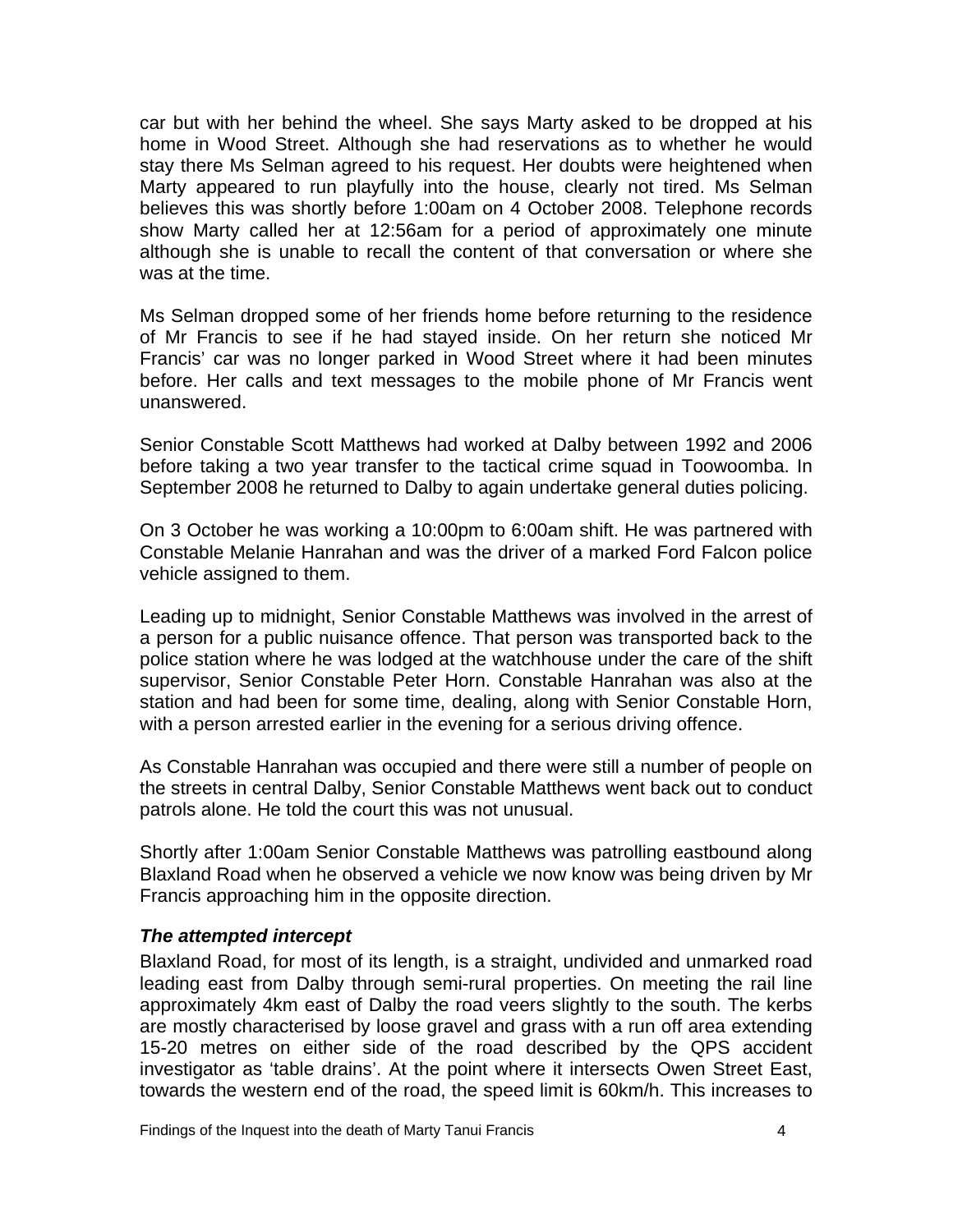80km/h and then 100km/h as one travels over a length of approximately 2.5km in an outbound (easterly) direction.

There is no suggestion that Mr Francis was driving inappropriately when Senior Constable Matthews first observed him approximately 100 metres east of the intersection with Owen Street. In accordance with his usual practice, Senior Constable Matthews decided to stop the car in order to conduct a random breath test on the driver.

Accordingly, as the Commodore approached, he slowed the police car to walking pace and as the other car passed he executed a u-turn. He observed the silver Commodore speed up before taking a left hand turn into Owen Street East travelling "*a little too quickly*."

A set of stables on the south-eastern corner of this intersection impeded the view of the officer as to what happened next. In notes recorded shortly after the incident, in his QPS notebook, Senior Constable Matthews says that on turning into Owen Street East he was confronted by a cloud of dust and dirt and observed the vehicle of Mr Francis to be on a grass area adjacent to the west of the road and facing back towards him. Senior Constable Matthews claims that led him to believe that Mr Francis had lost control of his vehicle and it had spun around, rotating through 180 degrees.

Senior Constable Matthews drove his vehicle to a point where it too was on the grass to the west of Owen Street East and was nose-to-nose with Mr Francis' vehicle, but perhaps a little off-set, closer to the road. He was preparing to alight when the Commodore drove around the police car, to its right so that the drivers' doors of both vehicles passed. He saw it drive off over the grassed area, between a light post and a give way sign and back onto Blaxland Road. Senior Constable Matthews performed a u-turn and followed the Commodore.

In the course of these events Senior Constable Matthews had observed the driver and only occupant of the Commodore to be a male person in his early 20's. He had then seen and remembered the three numbers of the registration but not the letters. He understandably concluded that the driver of the Commodore was aware of his presence and knew the officer wanted to speak to him and had driven off to avoid that.

Senior Constable Matthews estimates that when the police vehicle pulled back onto Blaxland Road he was approximately 50 metres behind the Commodore but it continued to pull away. He soon activated the coloured flashing bar lights on his vehicle. In his interview on the day of the accident he told investigators that he had '*an inkling then that he, ah he wasn't goin to stop...*'.

Edna Neucom was residing alone at a residence on the north-west corner of the Blaxland Road – Owen Street East intersection. After being woken due to lights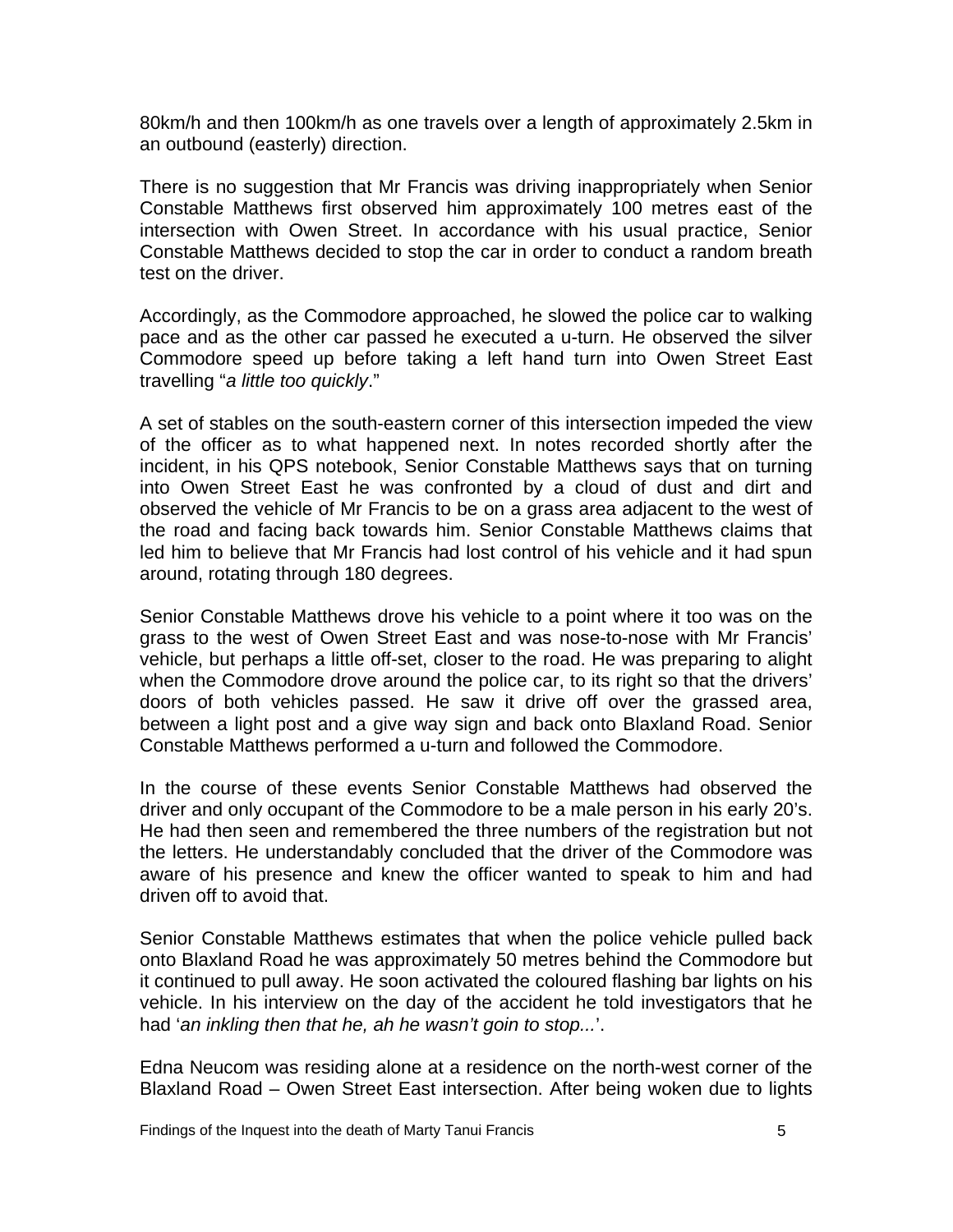shining into her bedroom she noticed, some minutes later, the flashing blue and red lights of a police vehicle. Looking out onto Blaxland Road she observed a police vehicle just to the east of the intersection and travelling in that direction along Blaxland Road. Consistent with the account of Senior Constable Matthews she observed the emergency lights of the police vehicle but did not hear any sirens. She did not observe any other vehicles at this time. The value of this evidence is difficult to gauge, however, because she may well have seen one of the numerous police vehicles which went the same way after the crash.

Senior Constable Matthews said when interviewed and when giving evidence at the inquest that he had accelerated steadily so that he reached about 80km/h in the 60km/h zone and a maximum of 110km/h at some point in the 80km/h zone that commences 1200 metres east of the Owen Street intersection. He also says that shortly before this point he turned on the siren of the police vehicle.

Despite this acceleration Senior Constable Matthews says the Commodore extended its lead at a rapid pace from the initial part of the pursuit. He denies ever closing in on the Commodore as the two vehicles travelled along Blaxland Road.

William O'Neill was a resident of 101 Blaxland Rd which is about 500 metres east of the Owen Street intersection. He says he was watching television in the front room of his house when his attention was drawn to the roar of an accelerating engine coming from a point on Blaxland Road to the west of his house. Moments later he heard a police siren. He told the inquest he then walked into his front yard and observed the two vehicles approximately 100 yards to the west travelling in an easterly direction along Blaxland Road. Under cross examination he was able to accurately identify the make of Mr Francis' vehicle. He says when he initially saw the vehicles they were 10-20 metres apart with the police vehicle closing in on the Commodore such that they were very close together shortly after passing his property. He says the vehicles were travelling at between 120- 140km/h when they passed his property and continued to accelerate to a speed over 140km/h. Although he was initially sure the siren of the police vehicle was on as it travelled past his property he departed from this under cross examination. In any event, consistent with the evidence of Senior Constable Matthews he acknowledged there was a period of time where he could see the police vehicle's flashing emergency lights while that vehicle was still moving but could no longer hear the siren. Mr O'Neill continued to the front boundary of his property and followed the vehicles as they travelled along Blaxland Rd and until he heard loud sounds consistent with a vehicle crashing.

Mr O'Neill's evidence was difficult to assess as it became apparent during the course of the inquest that he had some motive for giving evidence that is unfavourable to police in general and Senior Constable Matthews in particular – a matter he was less than forthright about when questioned. His assessment of the periods of time taken for certain events to occur were clearly erroneous and at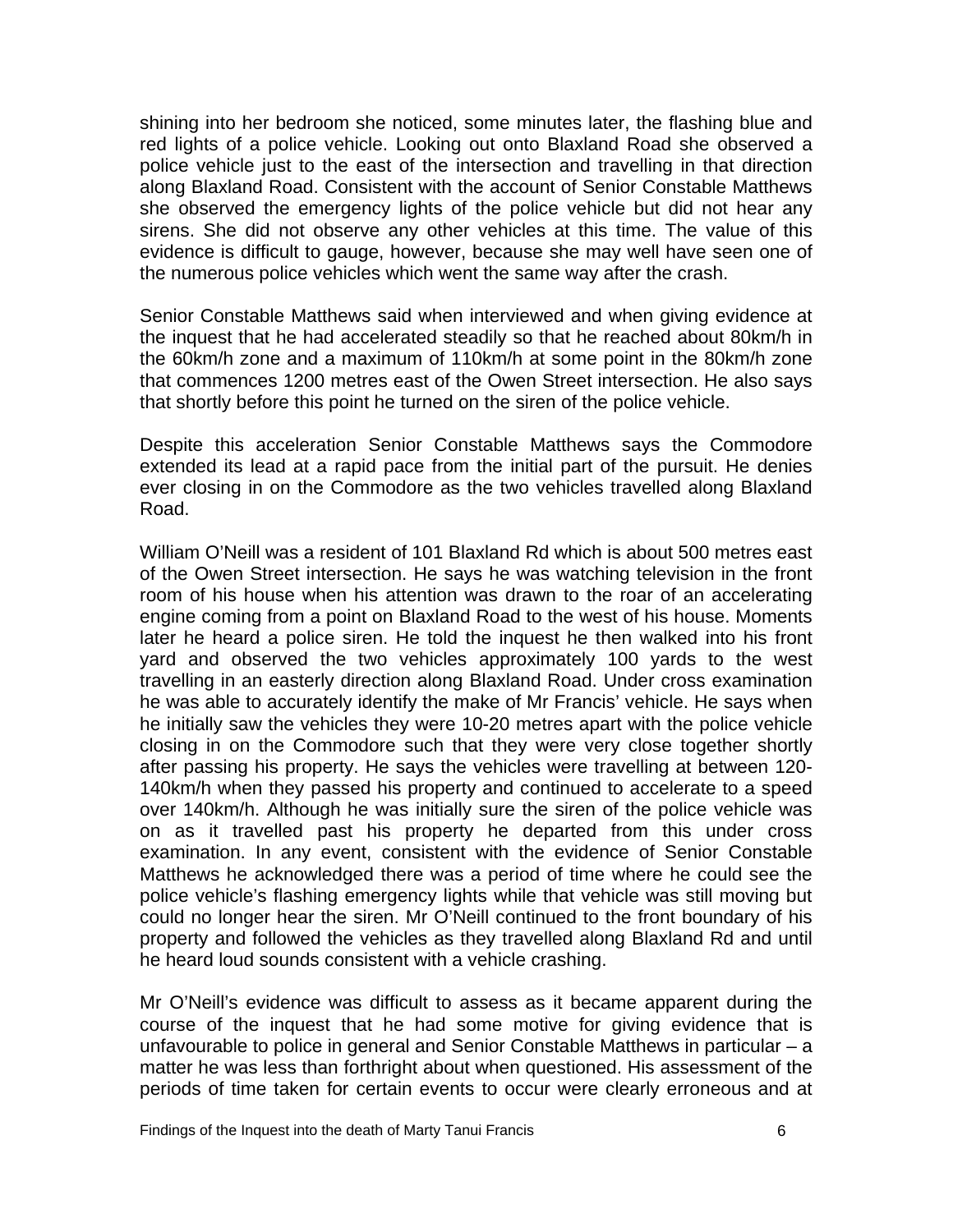<span id="page-8-0"></span>the inquest he placed the two vehicles closer than any distance mentioned in his initial version to investigators. In circumstances where Mr Francis would clearly have had a significant head start on the police vehicle entering Blaxland Road, and where on any version it was accelerating rapidly and ultimately approaching a very high speed, I am inclined to accept the evidence of Senior Constable Matthews over that of Mr O'Neill in relation to the distance between the two vehicles as they passed Mr O'Neill's residence.

At a point in the 80km/h zone and just over 2.5 km from the intersection of Blaxland Road and Owen Street East, Senior Constable Matthews took the view it was unsafe to continue the pursuit. In his interview with investigators he stated the Commodore was continuing to pull away from him even as he travelled at 110km/h. He says that by this time he was around a kilometre behind the Commodore and he did not consider it safe to travel at over 100km/h. On taking this decision he turned off the lights and sirens and made a call on the police radio to Dalby station to advise them he was pulling out of the chase and to relay details of the vehicle and the preceding incident. He did not receive any response from the station. Sergeant Paul Cramp from the Dalby traffic branch was also on duty that evening and did hear the radio transmission from Senior Constable Matthews. He responded when it became apparent no one was monitoring the radio at Dalby station.

During the course of this radio transmission Senior Constable Matthews continued to travel at 110km/h notwithstanding his decision to terminate the pursuit.

#### *The crash and aftermath*

Towards the end of his radio communication with Sergeant Cramp, Senior Constable Matthews is heard on the recording of the broadcast to say "*hang on looks like he's crashed by the look of it, way down there."* He says after losing sight of the vehicle's brake lights he saw a light go into the air and assumed the worst. Turning the police vehicle's emergency lights back on he proceeded to a point where Blaxland Road takes a turn to the right. There he saw the Commodore off to the left hand side of the road and facing perpendicular to it. It was obvious from the damaged state it was in and the debris on the road that the Commodore had crashed.

Even before exiting his vehicle Senior Constable Matthews called for an ambulance. On inspecting the Commodore it was immediately apparent the driver must have been seriously injured although he could not be found in the vehicle. Senior Constable Matthews located Mr Francis about 10 metres west of the car on the grass verge. Sadly, it was immediately apparent to him that he was deceased. The communications tape records Senior Constable Matthews making a more urgent call for QAS and police assistance.

QAS records show a call was received at 1:10am and an ambulance on scene at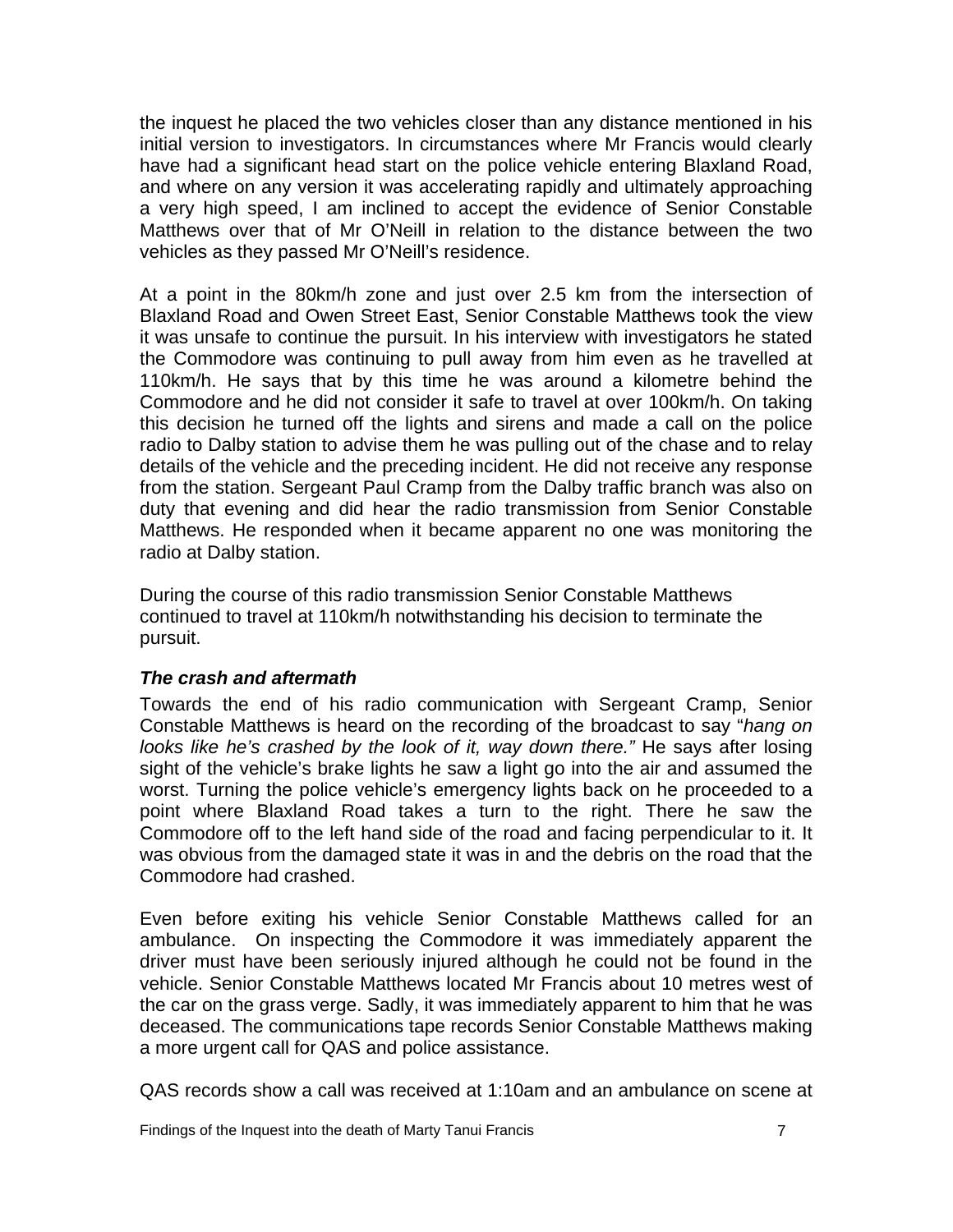<span id="page-9-0"></span>1:18am. QAS officers tested Mr Francis for any vital signs and undertook an ECG but no electrical heart activity was identified and no further treatment could usefully be applied. Mr Francis was declared deceased at the scene.

After his arrival at the scene Sergeant Cramp commenced an examination in his role as a trained accident investigator until replaced by Senior Constable Eggins on the orders of ESC investigators. At the scene he conducted a breath test on Senior Constable Matthews which returned a reading of 0.00%.

The management of the scene was taken over remotely by ESC officers after they were notified of the incident. The principal investigator Acting Inspector Innes told the inquest the only aspect of the scene management that was less than ideal involved the movement of the police vehicle from where it had pulled up on Blaxland Road. The position had though been clearly marked on the road such that the investigation was not compromised.

The body of Mr Francis was later transported on the direction of ESC investigators to the Toowoomba morgue.

#### *The autopsy*

An autopsy examination was conducted on the morning of 6 October 2008 by Dr Terry at the Toowoomba Mortuary.

The examination revealed severe cerebral trauma in addition to numerous other injuries including fractures to five left ribs and a lacerated liver. There were no markings on the body consistent with the wearing of a seatbelt.

Blood and urine samples taken at autopsy were analysed and revealed the presence of alcohol in concentration of 229mg/100mL and 305mg/100mL respectively.

Dr Terry issued an autopsy certificate listing the cause of death as "*massive soft tissue and bony trauma*".

#### *The investigation findings*

Analysis of a urine sample taken from Senior Constable Matthews confirmed the result of the earlier breathalyser test to the effect he was not affected by alcohol at the time of the pursuit. The analysis revealed no evidence of drug use or other abnormalities.

A mechanical inspection of the police vehicle did not reveal any defects of significance to its use on the evening of the accident. An examination of the Commodore of Mr Francis found some minor pre-existing defects with the steering and suspension. In the opinion of the QPS inspection officer these were not such as to have contributed to the cause of the accident.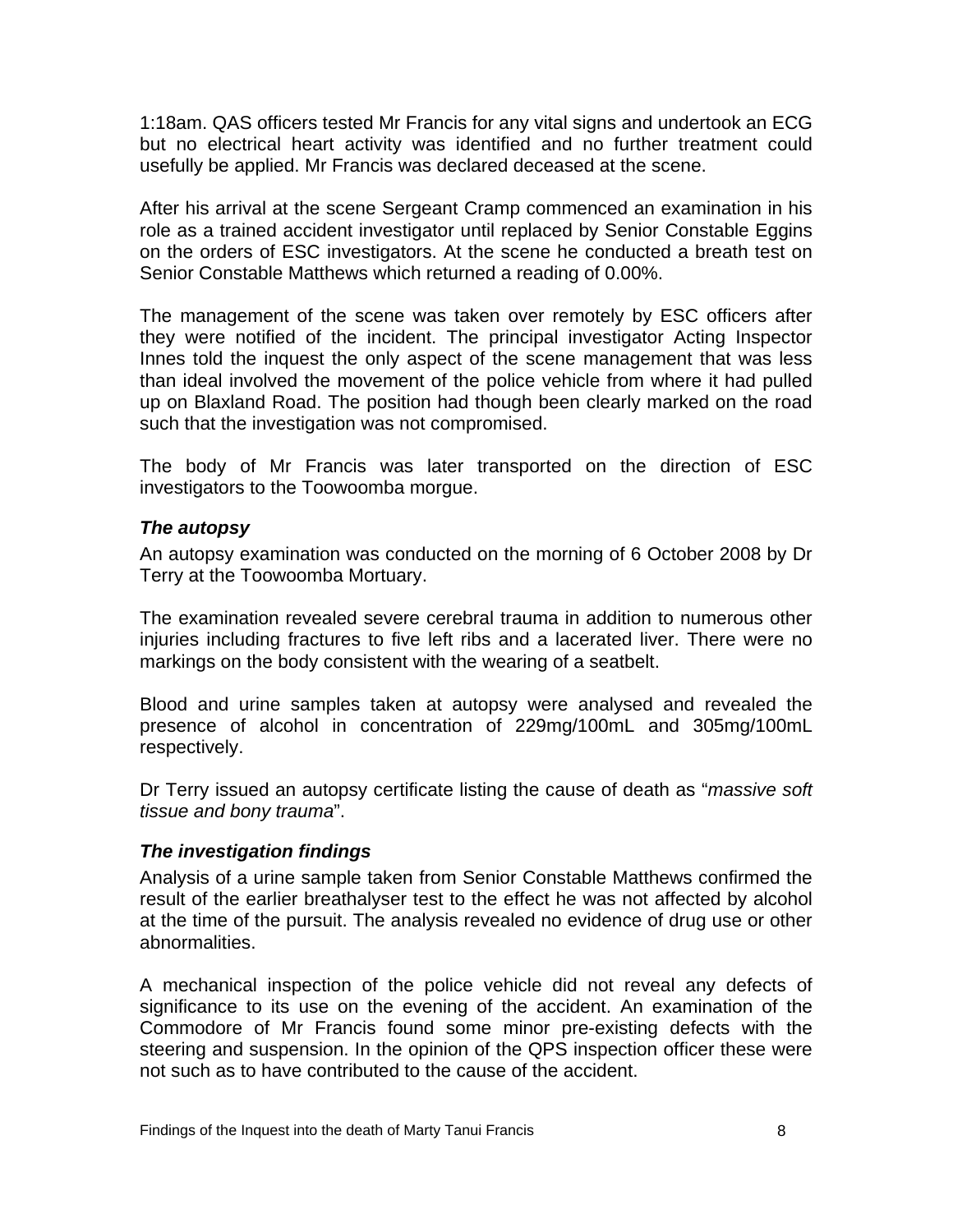<span id="page-10-0"></span>Examinations of training records showed at the time of the pursuit Senior Constable Matthews was one of only two officers in the Dalby Police District who had not undertaken training in the new pursuit policy. He completed the requisite course on 11 November 2008.

The forensic analysis of the accident scene conducted by Senior Constable Eggins, an experienced traffic investigator did not allow him to make an accurate determination of the speed of the Commodore due to the complex nature of the vehicle's path of travel once it left the road. He was able to determine the Commodore failed to take a right hand veer in Blaxland Road and as it travelled off the left hand side of the bitumen began to turn in a clockwise direction. Tyre marks show this continued for 44 metres after leaving the road before the vehicle became airborne for 3.5 metres and then resumed sliding for a further 31 metres and colliding with a traffic sign. At the end of the tyre marks Senior Constable Eggins is able to say the Commodore had turned 90 degrees in a clockwise direction. At this time the vehicle rolled, becoming airborne and coming to rest 50 metres after the last of the tyre marks. In the course of rolling Mr Francis was ejected from the vehicle, landing approximately 10 metres from the final resting place of the vehicle. An examination of the driver's seat belt was consistent with it not having been worn at the time of the accident.

Senior Constable Eggins was able to apply his experience as an investigator to the distance travelled by the Commodore and the extent to which it was damaged in concluding it was travelling above 100km/h when leaving the road. The accident was caused by a failure to adjust the steering of the vehicle in a timely manner at such a speed in order to take the right hand bend in the road.

### **Findings required by s45**

I am required to find, as far as is possible, who the deceased person was, how he died, when and where he died and what caused his death. As a result of considering all of the material contained in the exhibits and the evidence given by the witnesses, the material parts of which I have summarised above, I am able to make the following findings.

| Identity of the deceased - | The deceased person was Marty Tanui Francis                                                                                                                                                                                                                                             |
|----------------------------|-----------------------------------------------------------------------------------------------------------------------------------------------------------------------------------------------------------------------------------------------------------------------------------------|
| How he died -              | He died as a result of injuries sustained when he<br>was ejected from his vehicle after he lost control<br>of it and it flipped over while he was attempting<br>to evade a police officer who had tried to<br>intercept the vehicle. Mr Francis was heavily<br>intoxicated at the time. |
| <b>Place of death -</b>    | He died at Dalby in Queensland.                                                                                                                                                                                                                                                         |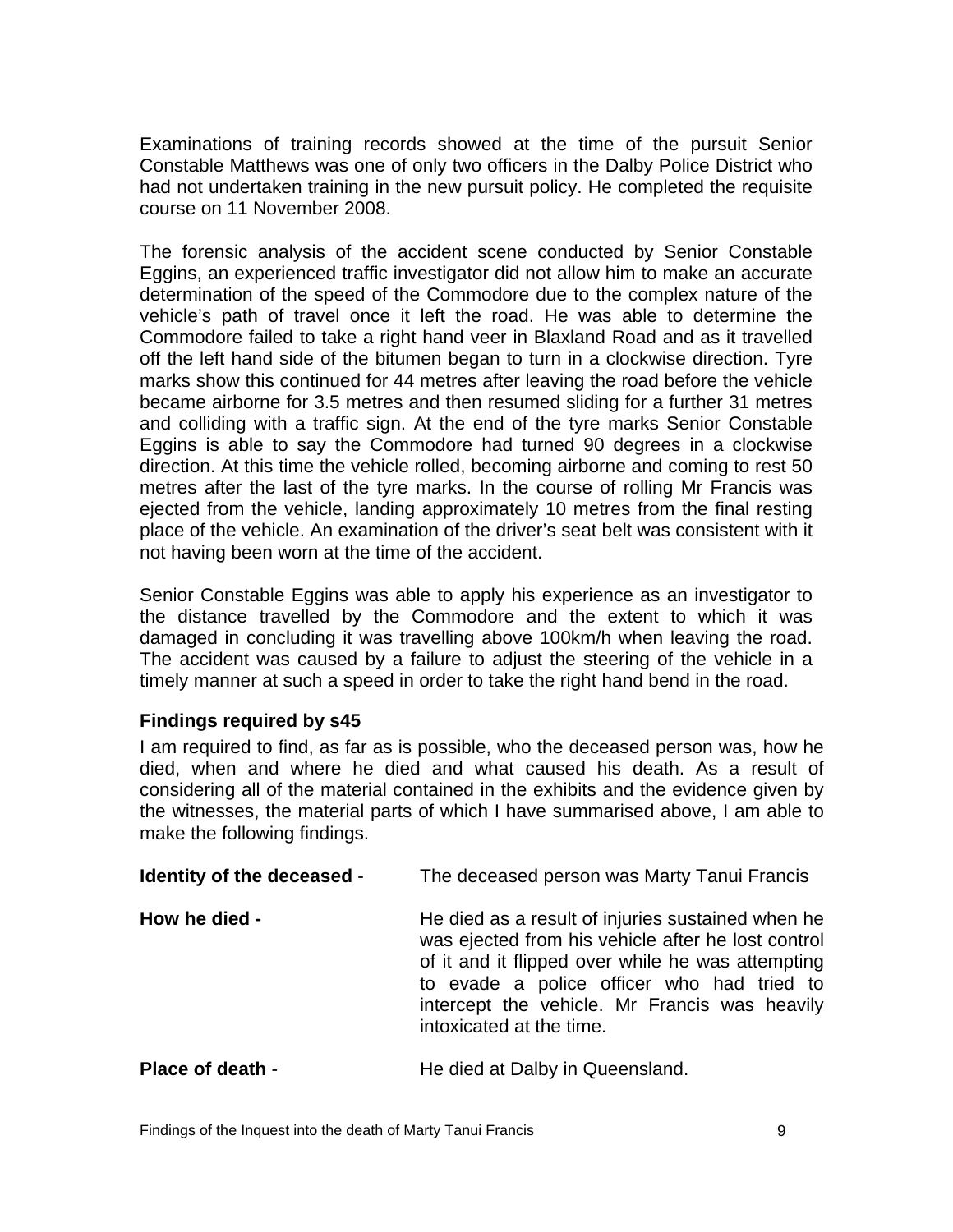<span id="page-11-0"></span>

| Date of death -  | Mr Francis died on 4 October 2008.           |
|------------------|----------------------------------------------|
| Cause of death - | Mr Francis died from massive soft tissue and |

bony trauma.

#### **Concerns, comments and recommendations**

Section 46, in so far as it is relevant to this matter, provides that a coroner may comment on anything connected with a death that relates to public health or safety, the administration of justice or ways to prevent deaths from happening in similar circumstances in the future.

The circumstances of this case raise three issues which warrant comment from that perspective:-

- The officer's adherence to the QPS pursuit policy;
- The training of officers in that policy; and
- The radio communication in the Dalby District.

#### *QPS pursuit policy*

Marty Francis sadly died when the fearless bravado of youth, emboldened by alcohol and facilitated by a high powered car combined with inexperience to result in another unnecessary death.

I am unaware of anything I could suggest that might reduce the likelihood of young men engaging in such high risk behaviour – it is a problem that has confronted society for centuries and has been amplified more recently by the ready availability of powerful cars and alcohol.

More amenable to change are the policies and practices of the Queensland Police Service. Accordingly I shall summarise the relevant policies and consider whether they were adhered to by the officers involved in this case.

On 1 October 2006 the QPS initiated the trial of a new pursuit policy in the Redcliffe and Toowoomba Police Districts. On 1 January 2008 that policy was implemented state-wide. These reforms evidence the ongoing commitment of the QPS to the pursuit of excellence in this very challenging area of public policy.

As part of the trial, training in the new policy was to be provided to all operational members in the relevant districts.

I shall now summarise those parts of the policy relevant to this case.

#### **When can a pursuit be commenced and continued?**

The principles underpinning the policy are outlined in the Operational Procedures Manual (OPM). Those of particular relevance to this case are: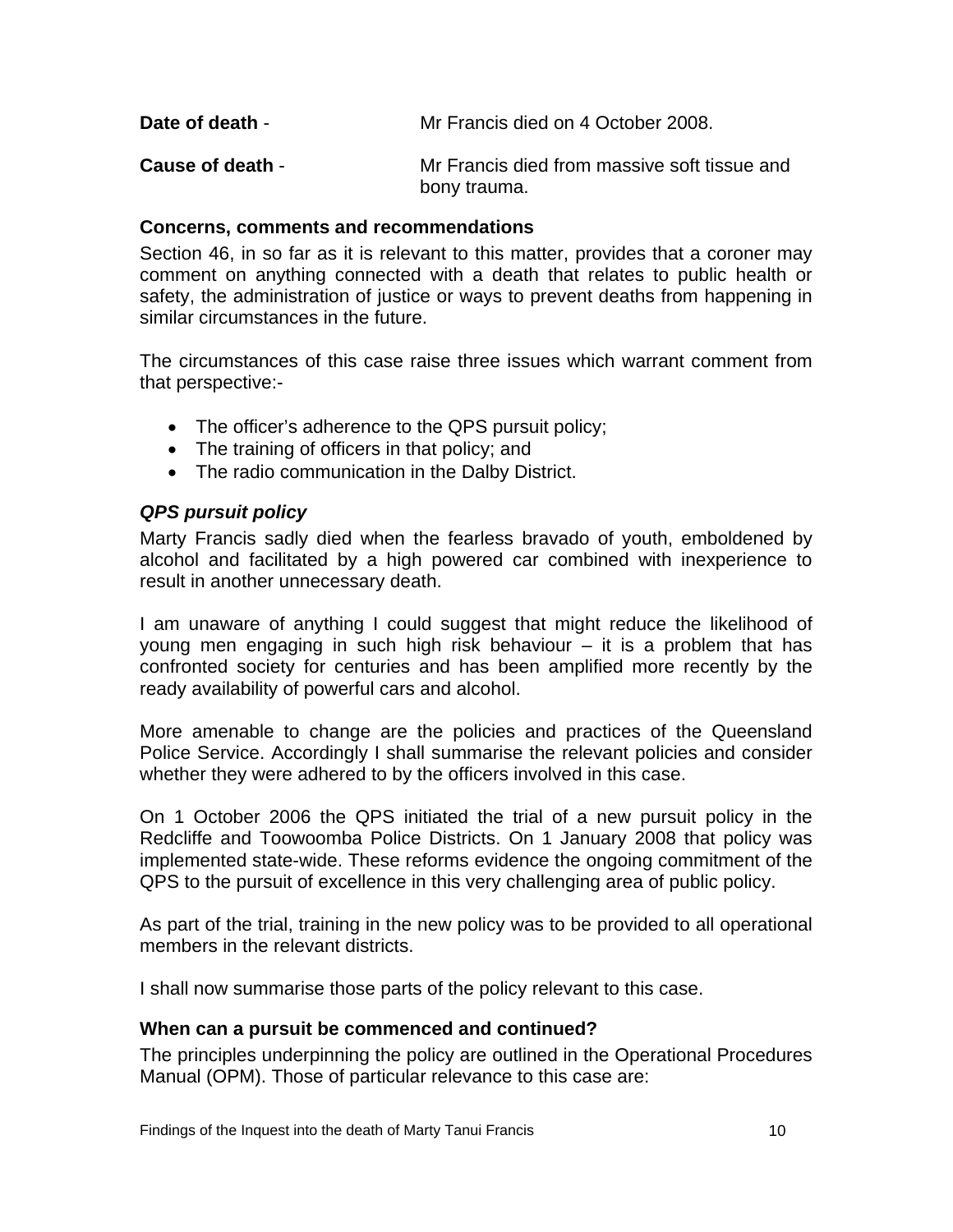- <span id="page-12-0"></span>*(i) Pursuit driving is inherently dangerous. In most cases the risk of the pursuit will outweigh the benefits.*
- *(ii) Pursuits should only be commenced or continued where the benefit to the community of apprehending the offender outweighs the risks.*
- *(iii) If in doubt about commencing or continuing a pursuit, don't.*

The policy assures officers that suspects who fail to stop when directed will still be the subject of law enforcement action, but less dangerous means than high speed pursuits will be utilised. It says:-

*The revised pursuit policy seeks to shift the manner of apprehension of people who fail to be intercepted from pursuits into other strategies. The Service will continue to apprehend offenders who fail to be intercepted but pursuits will not be the principal means of effecting apprehension.* 

The policy requires the pursuing officers to balance the utility of a pursuit against the risks it generates. The utility is gauged by considering the consequences of failing to intercept the pursued – the seriousness of the offences the person fleeing may have committed and the strength of the evidence indicating they have committed those offences. In this balancing exercise, issues of safety are to weigh more heavily than has been the case under earlier policies.

According to the policy, "pursuit" means the continued attempt to intercept a vehicle that has failed to comply with a direction to stop where it is believed on reasonable grounds the driver of the other vehicle is attempting to evade police.

"Intercept" means the period from deciding to direct the driver of a vehicle to stop until either the driver stops or fails to stop. It includes the period when the police vehicle closes on the subject vehicle in order to give the driver a direction to stop.

The policy specifically excludes some matters from being sufficient on their own to justify the commencement of a pursuit. These are termed "*non-pursuit matters"* and they include license and vehicle checks, random breath tests and traffic offences.

Specifically a non-pursuit matter is deemed to include circumstances "*where the driver or occupants of a vehicle are suspected of offences based on the officer's instinct alone and without supporting evidence"*.

#### **When an intercept becomes a pursuit**

When an officer is attempting to intercept a vehicle, if the vehicle fails to stop as soon as reasonably practicable; and the officer reasonably believes the driver of the vehicle is attempting to evade police a pursuit is commenced if the officer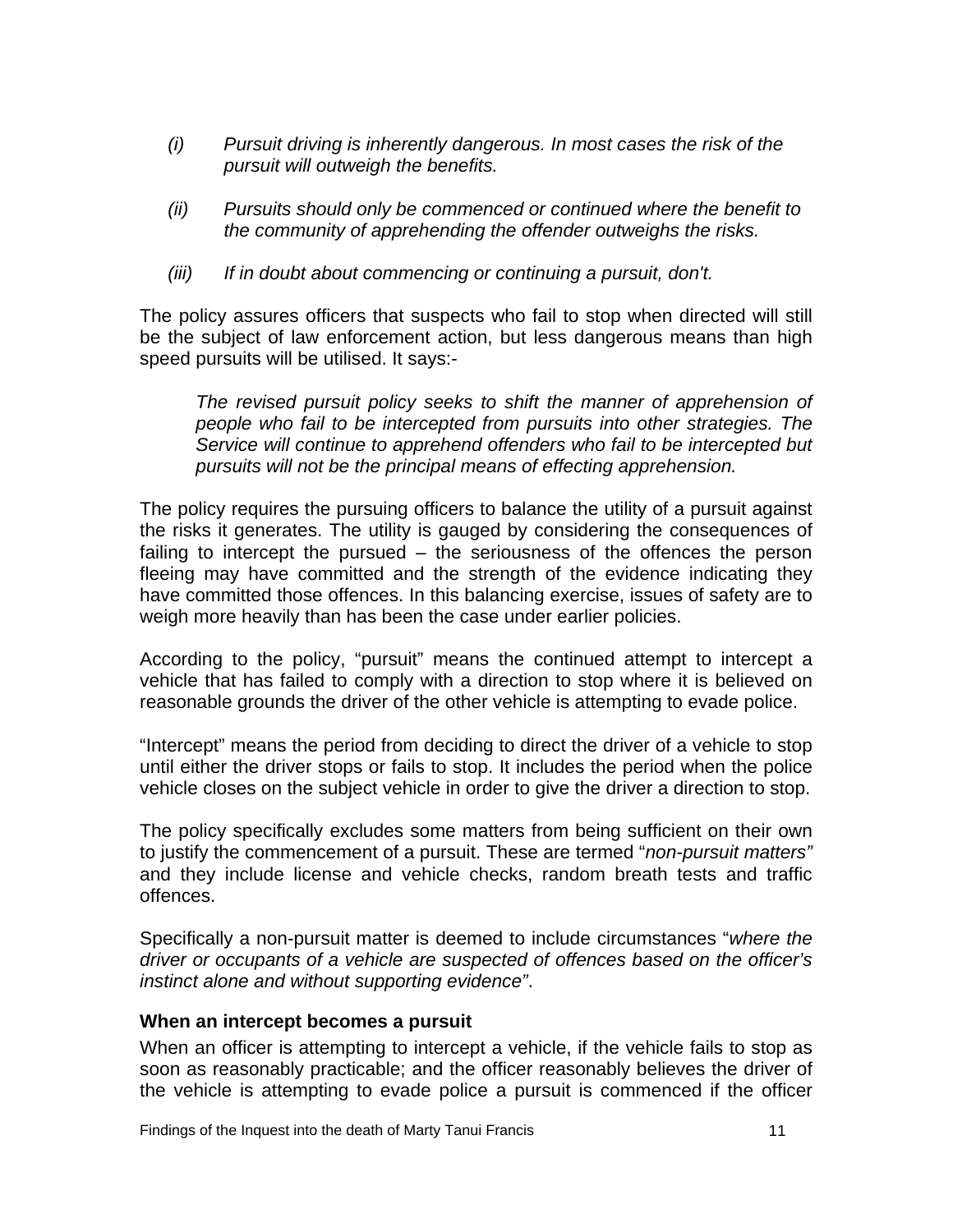<span id="page-13-0"></span>continues to attempt the intercept.

The reference to "reasonably believes" means the question is not determined by the subjective views of the pursuing officer, rather, as with most aspects of law enforcement, officers must align their conduct with what a reasonable officer would do or believe in the circumstances.

If a pursuit is not justified, an attempted intercept must be abandoned. In such cases the officer must turn off the flashing lights and siren, pull over and stop the police vehicle at the first available safe position.

#### **Pursuits**

The policy creates three categories of circumstances which may justify a pursuit. The categories vary in terms of the seriousness of the suspect's conduct and the degree of certainty that the suspect has committed or is about to commit offences. So far as the differences are relevant to this case they may be summarised as follows.

Pursuit category 3, the only one possibly relevant to this case, relates to circumstances where the driver or occupants of a vehicle are "*reasonably suspected*" of having committed an indictable offence.

As the seriousness of the possible offending and the reliability of the information indicating the offences have been committed by someone in the car increases, the taking of greater risks can be justified. Conversely, as the pursuit category moves from 1 to 3 there is a lower tolerance of risk permitted by the policy.

Whatever the category, safety remains the paramount consideration and a risk/benefit assessment must always be undertaken. The policy sets out a number of factors which should be considered when undertaking that assessment. Of relevance to this case are the following:-

*(a) the safety of all persons (i.e. police officers, members of the public and suspect persons) is paramount;* 

*(b) the possible consequences (e.g. the death of, or serious injury to, any person and/or damage to property);* 

*(d) whether the police vehicle is marked and has flashing warning lights and siren fitted;* 

*(e) the manner in which the pursued vehicle is being driven, including the speed of both vehicles;* 

*(g) whether the driver and occupant(s) of the pursued vehicle have been identified or are likely to be able to be identified and whether the suspect*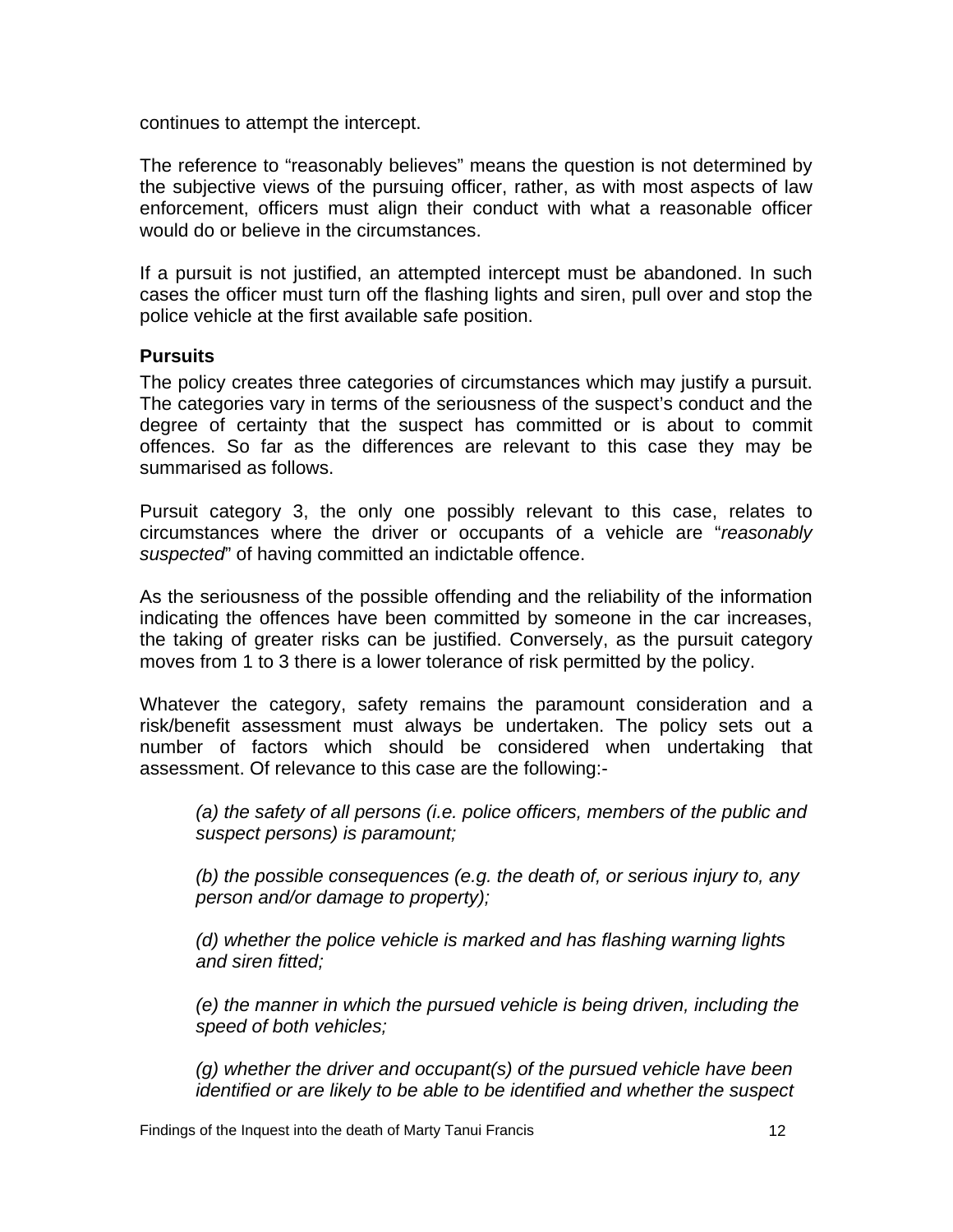*person needs to be apprehended without delay;* 

*(h) the known or suspected age of the driver and occupants of the pursued vehicle. The risk factor may increase with inexperienced or young drivers;* 

*(i) whether the driver of the police vehicle has knowledge of the geographical area including the road system. If the driver of the police vehicle is unfamiliar with the area in which the pursuit is taking place, the risks involved in the pursuit may increase;* 

*(j) the existing visibility and lighting; and* 

*(l) any other relevant circumstances, such as road, weather, and other traffic conditions;* 

The risk must be continually re-assessed during the pursuit and if anyone is exposed to "*unjustifiable risk*", it must be immediately abandoned. The same test that is applied when considering whether a pursuit should be commenced is apposite.

The implementation of the trial policy also coincided with the introduction of an evade police offence and a requirement for the rigorous investigation of offences either giving rise to the pursuit or arising from the pursuit itself.

As can be seen, the policy requires the pursuing officers to balance the utility of a pursuit against the risks it generates. The utility is gauged by considering the consequences of failing to intercept the pursued – the seriousness of the offences the person fleeing may have committed and the strength of the evidence indicating they have committed those offences. In this balancing exercise, issues of safety are to weigh more heavily than has been the case under earlier policies.

Immediately an officer initiates a pursuit, he/she must ensure the local police communications centre is advised and the pursuer must provide details of the incident including the identity of the unit involved; the reasons for the pursuit; the pursuit category; the location, direction and speed of the vehicles involved; and "*any other relevant details".* The information must be updated as the pursuit proceeds.

#### **Abandoning a pursuit**

The policy imposes a requirement on an officer involved in a pursuit that has been terminated or abandoned to carry out a series of actions similar to those required on the abandonment of an attempted intercept. In particular it requires the officer to turn off the flashing lights and siren, pull over and stop the police vehicle at the first available safe position.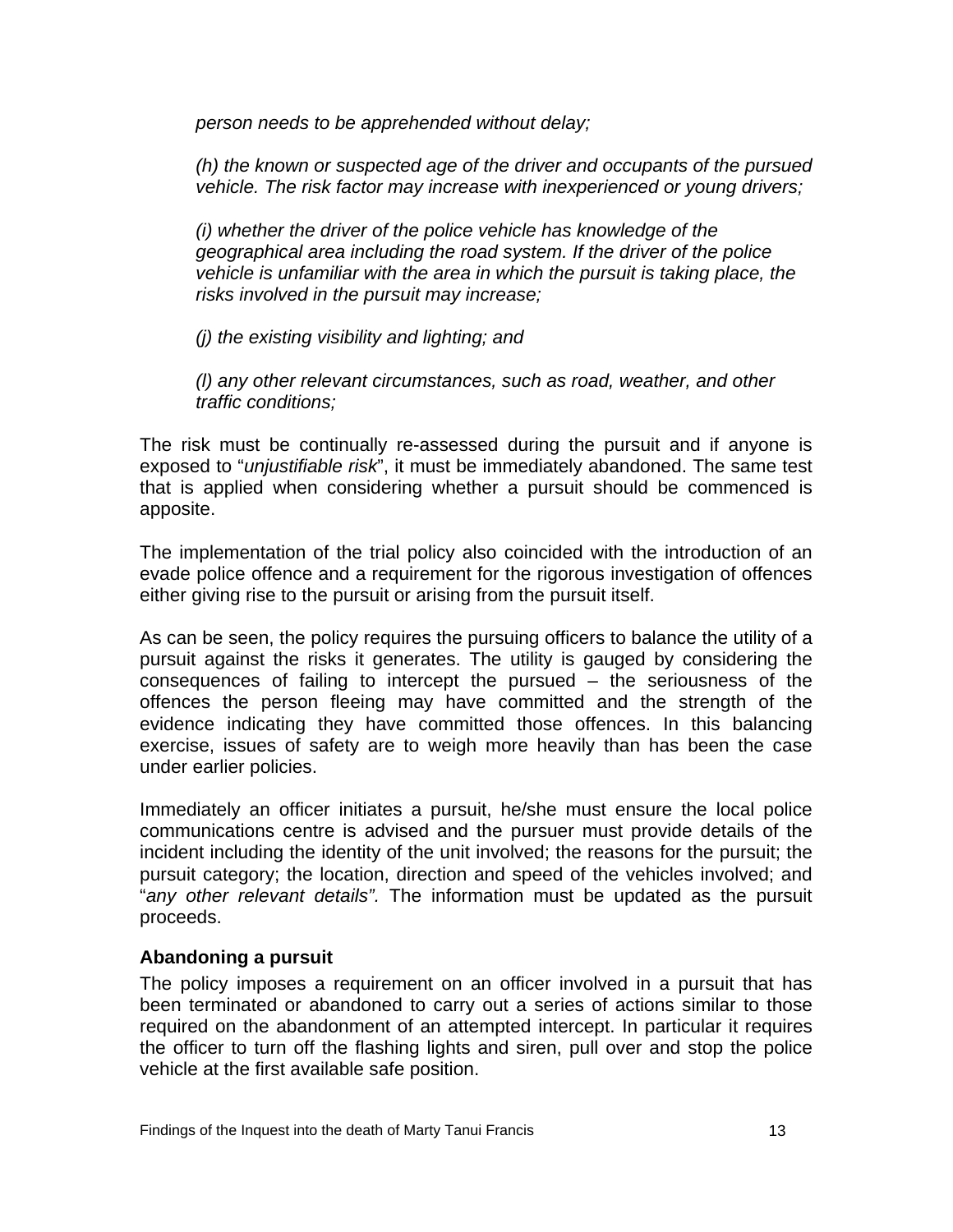#### <span id="page-15-0"></span>*Did this pursuit comply with the policy?*

I am satisfied that Senior Constable Matthews did engage in a pursuit when he followed the vehicle driven by Mr Francis onto Blaxland Road and accelerated after him. Mr Francis must have realised the driver of the police vehicle that followed him into Owen Street and stopped 1 to 2 metres in front of him wanted to speak with him. That was an attempted interception. When Mr Francis drove off he was manifesting an intention not to stop and the only reasonable inference was that he was attempting to evade police. The continued attempt to intercept thereafter became a pursuit.

As I understand his evidence, Senior Constable Matthews accepts this analysis and says he considers he was entitled to engage in a Category 3 pursuit because he reasonably suspected Mr Francis had committed the indictable offence of Dangerous Operation of a Motor Vehicle when while turning left from Blaxland Road into Owen Street East, he lost control of the Commodore and it spun across the road.

Senior Constable Matthews acknowledges he did not see the actual driving on which a subsequent charge of dangerous operation could have been based. He did though see Mr Francis approach the corner at a higher than normal speed and when he made the same turn a short time later the officer was confronted by a cloud of dust and observed the Commodore on the grass verge facing in the direction it had come from. It is on this information he says he formed a suspicion Mr Francis had driven dangerously.

I suspect this explanation is an *ex post facto* justification. I believe it is far more likely that when Mr Francis took off, Senior Constable Matthews instinctively followed on the basis the driver of the Commodore was trying to evade him. Even if the officer's actions can be squeezed within the strict limits of the policy, it does not mean he took the best option.

Senior Constable Matthews had seen the driver at close range, albeit for only a few seconds. He knew the make, colour and partial registration of the car. It is likely the vehicle and its owner could have later been identified and it is likely the officer could have nominated that owner as the driver on the night in question.

In recognition of the inherent dangers of all pursuits, the new policy is aimed at eliminating needless pursuits so as to limit unnecessary death and injury. That intent was circumvented in this case. Every assault is an indictable offence but if police officers were to initiate pursuits whenever they see some pushing and shoving, the thrust of the policy will be thwarted.

I conclude the pursuit was arguably permitted by the policy but would have been best avoided.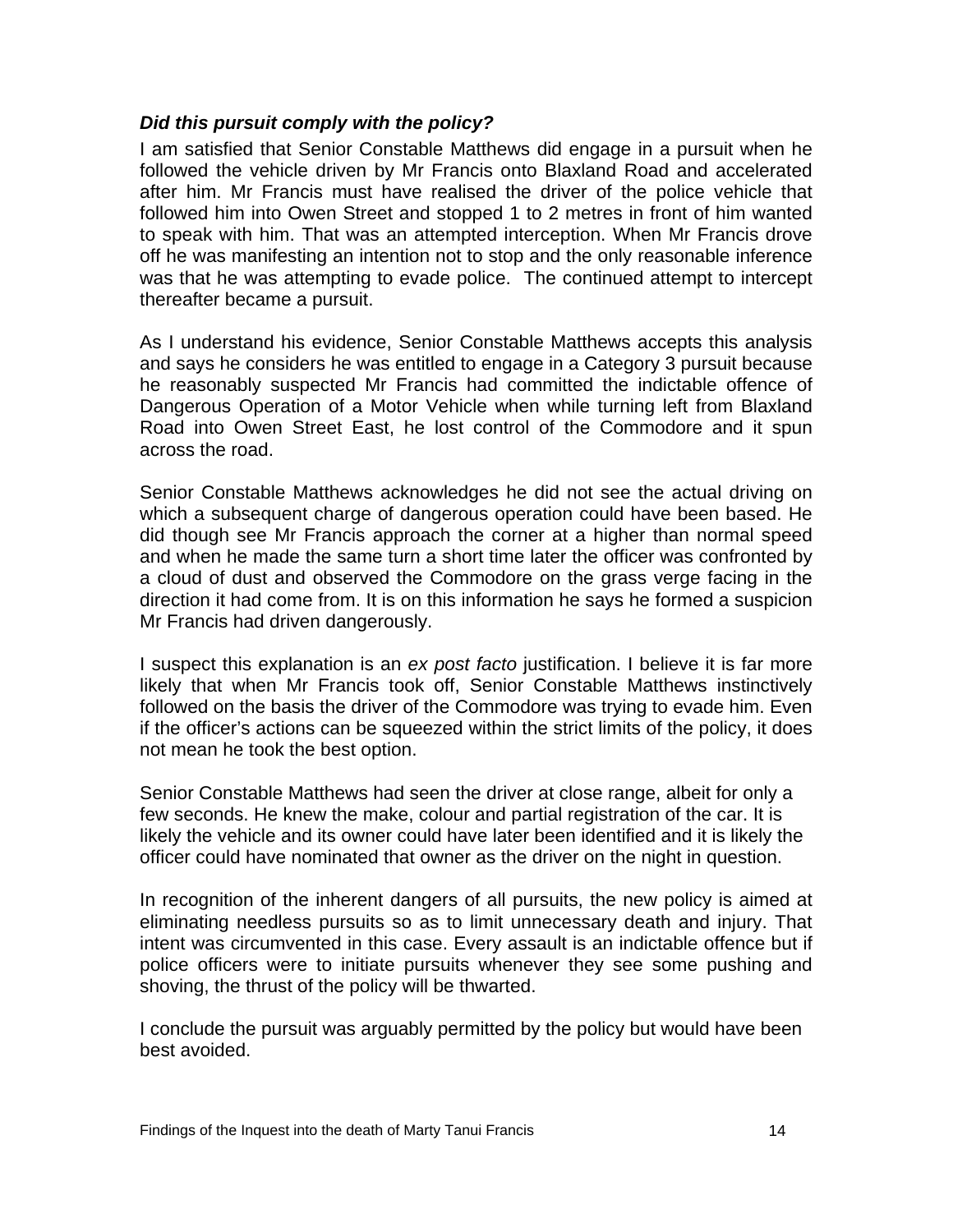<span id="page-16-0"></span>I turn now to the manner in which the pursuit was undertaken.

The road was relatively straight but was poorly lit, in only medium condition, somewhat uneven with loose gravel shoulders. It was a typical secondary country road.

Senior Constable Matthews was familiar with the area, there was little or no other traffic about and the Commodore, although having been driven carelessly and at high speed, was not engaging in extreme manoeuvres. He knew the car was not being driven by a minor; there were no passengers and the car appeared roadworthy.

In his interview with Acting Inspector Innes, Senior Constable Matthews stated that as he gradually increased his speed after returning to Blaxland Road and the other vehicle began to pull away from him he "*sort of had an inkling*" that Mr Francis was not going to stop. When he reached a point around 2.5km from the commencement of the pursuit and the distance between the two cars continued to increase despite the police vehicle travelling at about 110km/h Senior Constable Matthews decided the risk to safety dictated the pursuit be abandoned. It could be argued this should have been apparent to him before he had travelled to this point. The low level of the misconduct justifying a pursuit in this case meant it was incumbent on the officer to abandon the pursuit once a very low risk threshold had been breached.

However, officers can not be expected to act as automatons and instantly process all of the information we have considered in the calm environment of these proceedings. While it may have been preferable for the pursuit to be abandoned a half a minute or a minute sooner, there was no flagrant breach of the policy and I don't consider the delay in the police coloured lights being extinguished contributed to the crash.

I have also considered the actions of Senior Constable Matthews once he had decided to abandon the pursuit. It appears that Senior Constable Matthews continued driving at 110km/h during the course of his radio communication with Sergeant Cramp. Although this was of short duration it would have been the most obvious point for him to have slowed if he had formed an intention to comply with the policy requirement to pull over to the side of the road. I accept it was entirely appropriate for him to drive quickly to the scene of the accident once he had seen it occur. I will not pursue this aspect of the matter any further.

#### *Training of officers in pursuit policy*

As indicated earlier, during the course of this investigation it became apparent that Senior Constable Matthews had not received training in the new pursuit policy even though he was working in Toowoomba when the new policy was trialled there. This is a significant oversight and it raises an inference that had he been trained he may have been more sensitive to the philosophy underpinning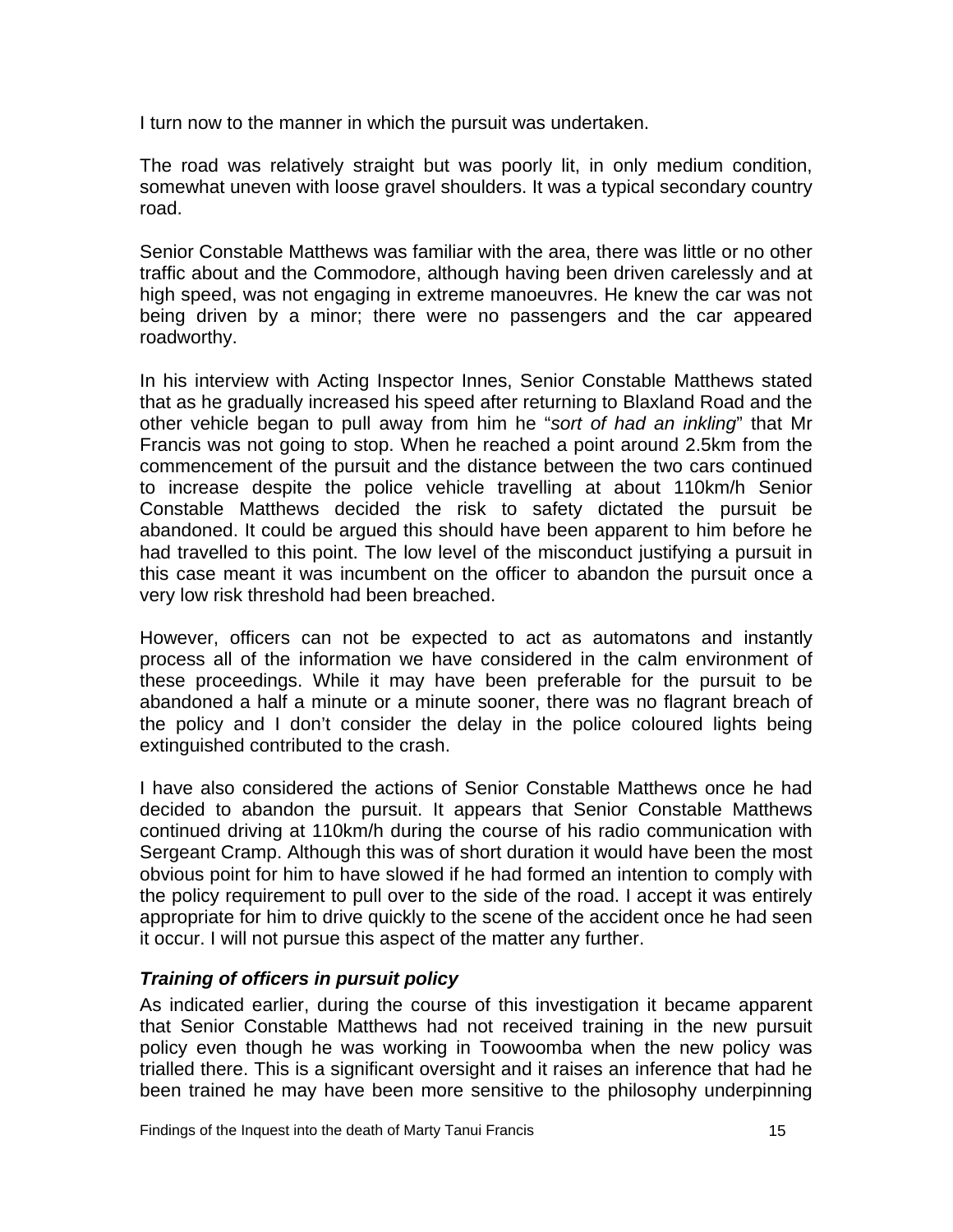<span id="page-17-0"></span>the policy and reacted to the events on the morning of 4 October 2008 differently.

The failure of Senior Constable Matthews to have undertaken the training was brought to the attention of the Southern Region Assistant Commissioner and a full audit was conducted to identify any other officers who had not been trained. I am advised this has now been addressed.

I have no evidence this was more than an isolated problem and I therefore have no basis on which to make further comment.

#### *Radio communication at Dalby Police Station*

Dalby was and continues to be a 24 hour police station. On the night in question the division was serviced by a shift supervisor, a general duties crew of two officers and a traffic branch officer.

In addition to detailing calls for service, the shift supervisor was responsible for radio communication, the management of watchhouse prisoners and responding to people attending at the front counter.

As at October 2008, when in the watchhouse or at the front counter the shift supervisor was unable to hear any communications from the radio room or his office which were the only places that had fully functioning radios. A local policy provided for the responsibility to answer the station telephones and monitor radio broadcasts in the division to be assigned to the Toowoomba communications room if all officers left the Dalby station but it had no application when the officers were merely in a part of the station without radio communication.

Dalby officers sought to address this problem by carrying hand held radios when in the watchhouse but it is apparent this was intermittently ineffective.

The issue arises for consideration in this inquest because it is apparent Senior Constable Matthews tried unsuccessfully on at least three occasions to make radio contact with the station during the pursuit as he is required by the policy to do. The pursuit policy requires this contact so an officer not involved in the action can perhaps take a more dispassionate view about the need for the chase to continue. It is also vitally important officers are able to call for assistance, particularly when they are undertaking a single officer patrol.

When interviewed Sergeant Cramp noted that communications at Dalby station had been problematic since he arrived in the district in 1988. It is disappointing the problem was allowed to persist for another 20 years. However the inquest heard the addition of communications equipment to the watchhouse at Dalby has now addressed this problem. I am satisfied no further action is required to address this issue and no further comment from me would assist.